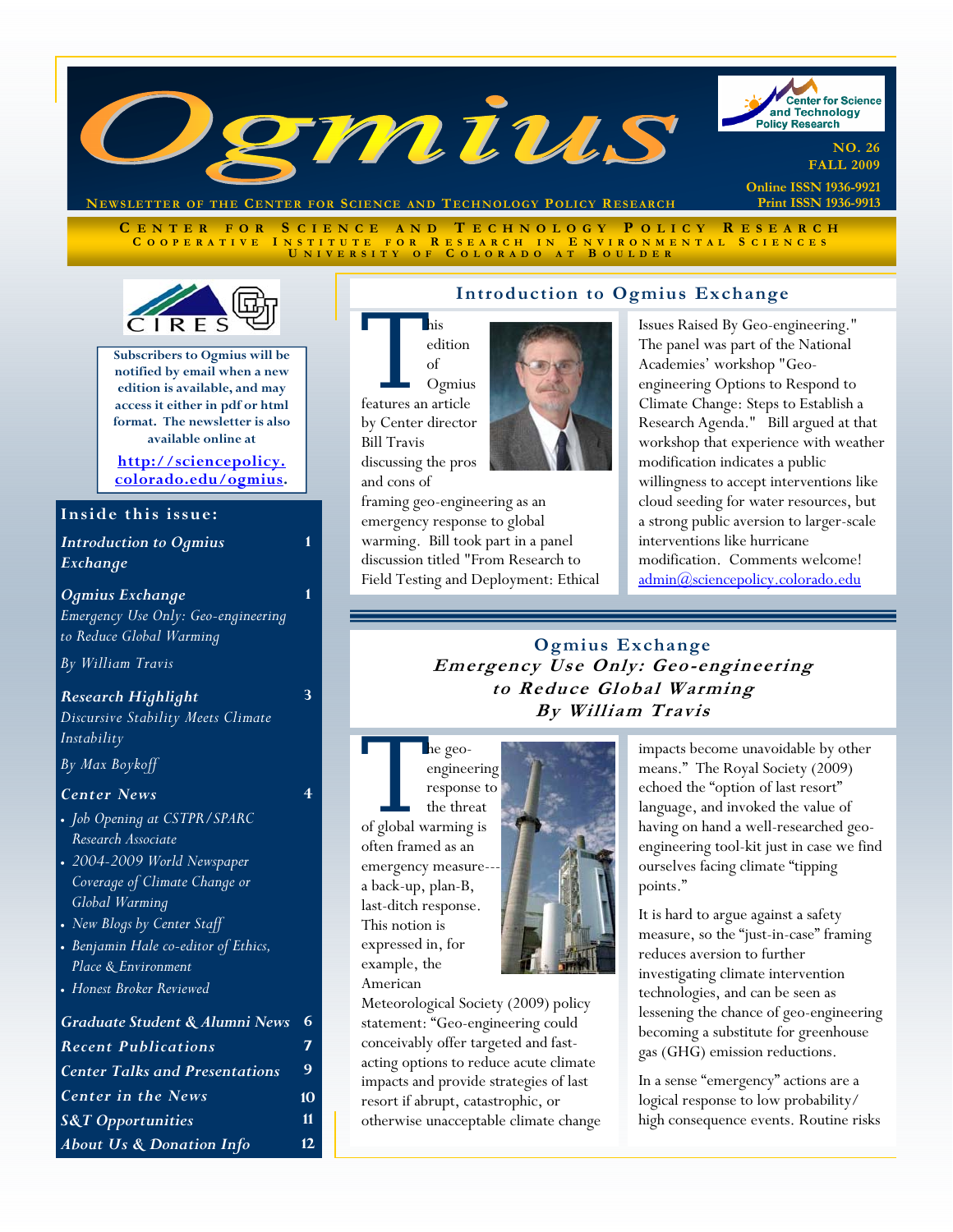## **Ogmius Exchange Continued**

are dealt with in routine ways (e.g., physical dividers between opposite lanes of automobile traffic) while lower probability, higher consequence, risks call for more drastic responses (e.g., on-board air bags). The highway divider operates every time a car passes to reduce the possibility that it might drift into the on-coming traffic, but the air bag is invoked only in a crash, when routine measures apparently have failed. It is a drastic response: deployment might itself harm the driver. The dividing line between routine and emergency safety measures is, of course, a fuzzy boundary, but can be found in many social responses to threat. The city of Galveston, Texas, has a sea wall to protect it from hurricane storm surges, but it also has an elaborate evacuation plan, just in case.

An emergency frame naturally raises the analog between climate change and more routine natural disasters; this gives us a place to look for lessons that might transfer to geoengineering, a novel technology desperately in need of illumination. Two questions come quickly to mind. First, can we develop a policy system in which geo-engineering could actually work as a last ditch response? And second, does this framing reduce the likelihood that attention to geoengineering could drain momentum from traditional global warming mitigation?

The first question falls squarely in the realm of our experience with early warning and response systems. The Royal Society (2009) report suggests that surface and near-surface albedo enhancements (via land treatments or oceanic cloud seeding) as well as stratospheric aerosol injection, could be deployed and operated on an emergency time-frame; that is, we could wait until the last minute to deploy them (on the order of a few years). The great utility is simply that this puts off deployment, allowing for more research, giving time for traditional mitigation to make a difference, and letting the need ripen to the point of obviousness. A looming climate tipping point that poses grievous harm would certainly allay qualms about the moral hazard and unintended consequences of geo-engineering. But would it evoke agreement to deploy? The Royal Society (2009) recognizes that global agreement could be hard to come by; but their deployment estimates are purely technical. Yes, we might arrange operationally to insert an aerosol cloud into the stratosphere with just a couple years of preparation, but could we get global approval of the plan in a couple of years?

Every emergency manager who has faced a hurricane knows the problem. The threat must be obvious enough, and the forecast reliable enough, to call for extra-ordinary action, like asking a million people to leave their homes. But the time required to effect the response may be large compared to the time over which the forecast is sufficiently reliable to make

the decision with a reasonably low chance of over-reacting. This is the lead time problem in natural hazards, what Lenton et al. (2008), in reference to climate tipping points, called the policy time horizon. If we are lucky, tipping points (climate emergencies) will announce themselves with enough forewarning to allow us to marshal the political and technical pieces of a geo-engineering response. The climate system may also be structured so that the largest changes exhibit relatively slow onset, allowing time for intervention to take hold. But we may be unlucky: some tipping points may offer little or no hint of their approach, may emerge quite suddenly, and may produce irreversible changes. The lesson from disaster response is that the decision-making needs to be worked out carefully in advance; geo-engineering itself may be put off to the last moment, but that would be too late to build a workable geo-engineering governance structure.

If climate science starts to suggest untenable trade-offs between lead time, accuracy, and decision-making, it may be that the most effective path for geo-intervention would not be as last resort, but rather gradual implementation, starting sooner rather than later, based on climate trends that are not yet disastrous. In this approach the first few increments can serve mostly for testing geo-engineering approaches, so that we better understand their effects in case more is needed.

The second, appealing, aspect of an emergency formulation of geo-engineering is that a technological fix meant to be used only in a climate emergency would seem inoculated against the possibility of infecting the global effort to reduce GHG emissions, thus avoiding the so-called moral hazard problem. Here, too, the hazards analog speaks to us: some hazards researchers have argued that not only do physical barriers like levees and sea-walls encourage more development in hazard zones (the "levee effect"), but even such emergency measures as warning and evacuation systems come to be relied upon as "routine" and, in turn, encourage risk-taking behavior. By this token the large, and remarkably effective, project of hurricane forecasting, warning, and evacuation might be tagged with worsening hurricane losses.

I should say here that I am not convinced that such a levee effect has been proven to operate in the hazard mitigation universe: the research is thin and the effect would have to hurdle a high bar: the greater losses that eventually occur would have to be discounted against the accrued benefits of using the hazard zone. Nevertheless, could a geo-engineering response meant to be used only as last resort still produce a global levee effect, inadvertently encouraging less stringent GHG reductions? I don't believe there's solid evidence yet to predict such an outcome, but we should examine the possibility in any geo-engineering technology assessment. It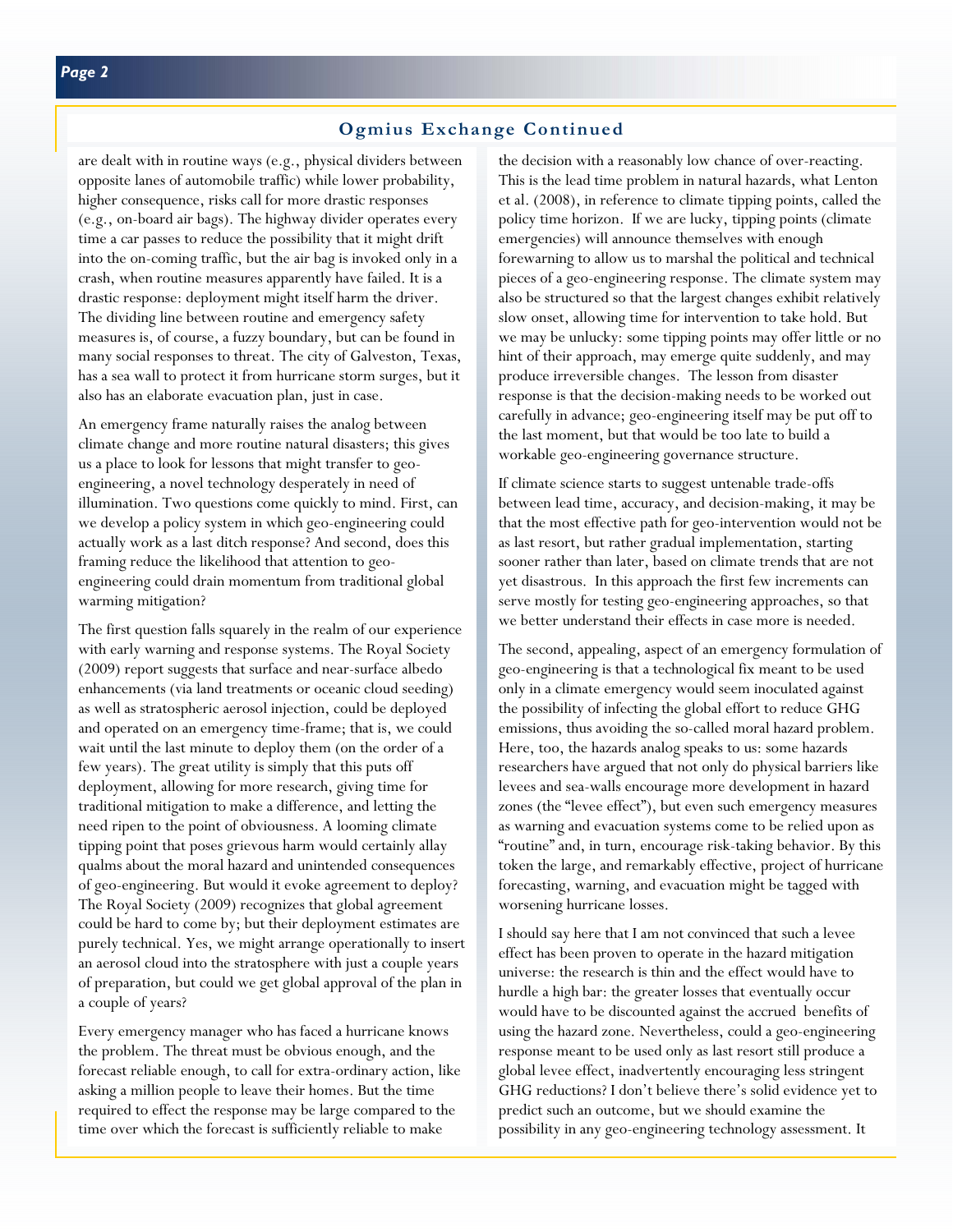# **Ogmius Exchange Continued**

might be that the GHG concentration increment "allowed" by the prospect of a geo-engineering fix would still pay off in net welfare. But that GHG increment might also turn out to push the climate system past a threshold into catastrophic impacts not ameliorable by last-ditch geo-engineering. That *would* be an emergency.

> William Travis william.travis@colorado.edu

#### *References:*

American Meteorological Society (2009). Geoengineering the climate system: A policy statement of the American Meteorological Society. Bulletin of the American Meteorological Society, 90:1369–1370.

Lenton, T.M., Hermann, H., Kreigler, E., Hall, J., Lucht, W., Rahmtorf, S. and Schellnhuber, H.J. (2008). Tipping elements in the Earth's climate system. Proceedings of the National Academy of Science 105: 1786-1793.

The Royal Society (2009). Geo-Engineering the Climate: Science, Governance, and Uncertainty. London.

## **Research Highlight**

#### **Introduction**

I n this issue of Ogmius we feature a description of a recent paper by Max Boykoff. Max joined the University of Colorado this fall as an Environmental Studies faculty member sitting at the Center for Science and Technology Policy Research. Before joining the Center, Max was a Research Fellow in the Environmental Change Institute (ECI) as well as a



Department Lecturer in the School of Geography at the Oxford University Centre for the Environment. Max has ongoing interests in environmental governance, science and policy interactions, as well as political economics and the environment. He has experience working in North America, Central America, and Europe. From 2006-2008, Max was a James Martin 21st Century Research Fellow at the University of Oxford ECI. Through this fellowship, he was involved in both the Climate Change Research Cluster and the Environmental Governance and Climate Policy groups. He holds a Ph.D. in Environmental Studies (with a parenthetical notation in Sociology) from the University of California-Santa Cruz and Bachelor of Sciences from The Ohio State University.

#### 

## **Discursive Stability Meets Climate Instability: A Critical Exploration of the Concept of 'Climate Stabilization' in Contemporary Climate Policy By Max Boykoff**

Currently in press at the journal *Global Environmental Change*, co-authors David Frame (University of Oxford), Sam Randalls (University College London) and I critically explore the concept of 'climate stabilization' in contemporary climate

policy. We have titled the paper 'Discursive stability meets climate instability'. The dominant framing of climate science and policy today involves this concept of 'climate stabilization'. This has been described as the alteration of emissions profiles to adjust future concentrations of greenhouse gases and temperature at some specified point.

Many factors contributed to the entrenchment of this concept in climate policy discourse beginning in the 1980s. In this paper we trace the factors that have contributed to the rise of this concept and the scientific ideas behind it. In particular, we explore how the stabilization-based discourse has become dominant through debates and developments in climate science, environmental economics and policymaking. That this discourse is tethered to contemporary policy proposals is unsurprising; but that it has remained relatively free of critical scrutiny can be associated with fears of unsettling oftentenuous political processes taking place at multiple scales. It was a science-policy hybrid that emerged within the context of debates at that time, using then available modes of reasoning, models and arguments. What's more, it was a discourse that may have contributed to increased political will to act on climate change.

However, in the paper we argue that this 'climate stabilization' discourse is problematic in terms of its fundamental premise as well as the connected policy proposals. We posit that the fundamental premises behind stabilization targets are badly matched to the actual problem of the intergenerational management of climate change, scientifically and politically, and destined to fail. By extension, we argue that policy proposals for climate stabilization are problematic, infeasible, and hence impede more productive policy action on climate change.

Aiming for atmospheric temperature and/or  $CO<sub>2</sub>$ ,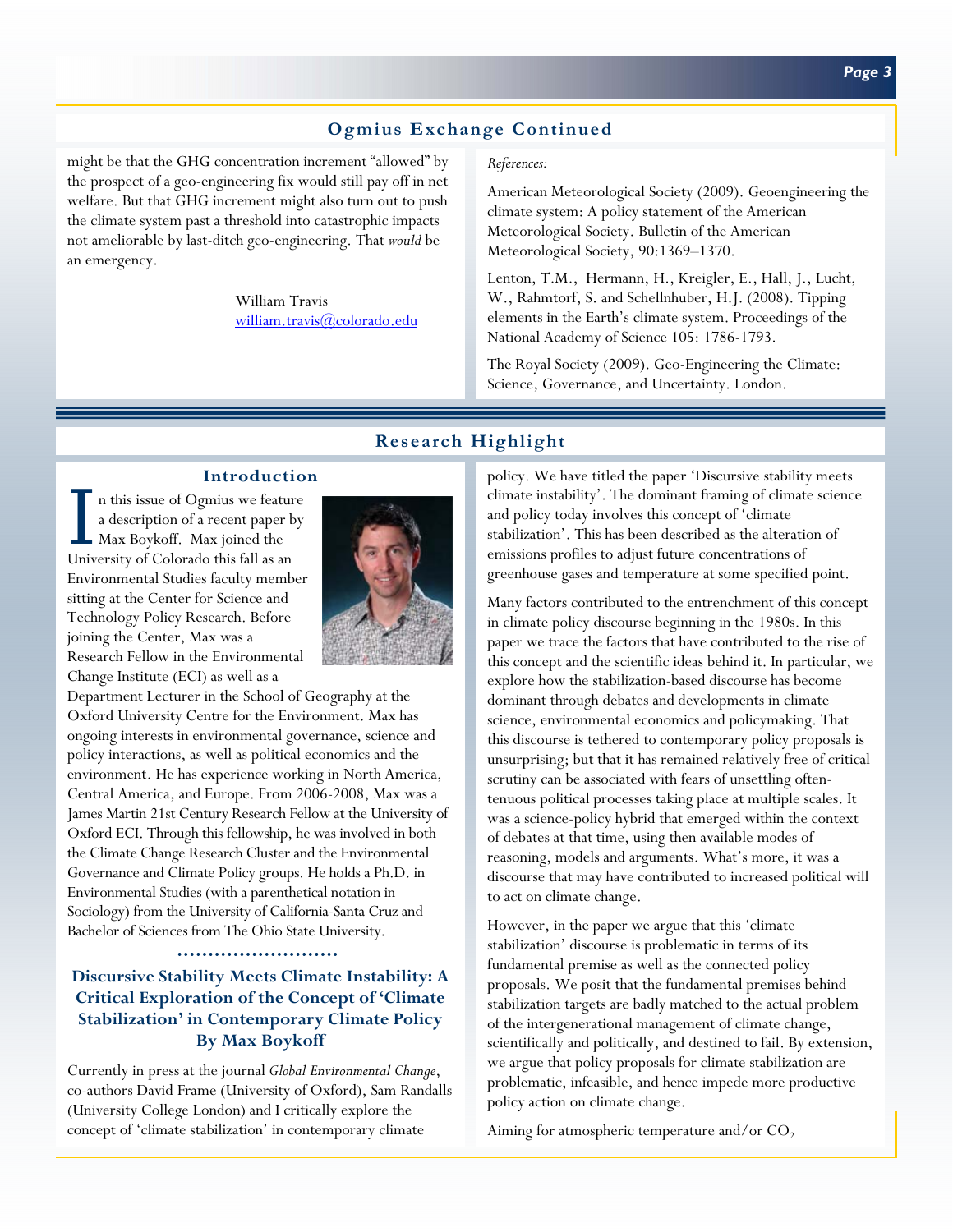## **Research Highlight Continued**

concentration targets, and then inferring an emissions path is challenging. Among the complicating factors, many different emissions paths and  $CO<sub>2</sub>$  concentrations are possible within associated carbon cycle uncertainty. Similarly, through factors such as uncertainty in system parameters, a range of



forcings are compatible with a given temperature response. In essence, this process is like trying to work out characteristics of a person from their footprint on a beach. As a result, we argue that policy proposals for 'stabilization', as currently framed, draw upon problematic sets of inferences. It can be misleading for policy makers to think that atmospheric temperature and  $CO<sub>2</sub>$  concentration targets are achievable. We suggest that policy efforts to 'stabilize' the climate have actually distracted from more productive efforts to reduce greenhouse gas emissions and decarbonize industry and society.

We posit that this current framing of the climate problem for mitigation actions matters not only discursively, but materially in terms of funding and prioritizing mitigation projects. Ultimately, we are calling for a rethink of the unachievable aims of 'climate stabilization'. There are clear gains associated with an expansion of the range of possible policy framings of the problem. This reconsideration is likely to help us more capably and dynamically achieve more tangible goals of de-carbonization and energy modernization. In so doing, we can diminish anthropogenic contributions to climate change.

> Max Boykoff boykoff@colorado.edu

# **Center News Job Opening at CSTPR/SPARC Research Associate**

The Science Policy<br>Assessment and<br>Research on Clim<br>(SPARC) project Assessment and Research on Climate (SPARC) project

#### sciencepolicy.colorado.edu/

(http://

sparc/) is currently recruiting for a research associate. The successful candidate will conduct research on science policies for adaptation to climate change. This research will include evaluating the current supply of scientific and other information being generated for adaptation, as well as examining the demand for such information from those sectors and individuals who might be in a position to make

decisions about adaptation on the ground. The research will therefore include a wide variety of methods, including reviewing reports, policy documents, scholarship and workshop findings, interviewing science policy decision makers as well as resource managers and others who may be considering or implementing adaptation measures, and other methods as appropriate. Institutional relationships, programmatic processes, and topic areas will also be examined. The position will be located in the CIRES Center for Science and Technology Policy Research at the University of Colorado in Boulder. For more information and to apply: Go to jobs@CU using this link to apply: http:// www.jobsatcu.com/applicants/Central?quickFind=59823

# **Center News 2004-2009 World Newspaper Coverage of Climate Change or Global Warming**

The Center has a new website (http://<br>sciencepolicy.colorado.edu/media\_co<br>tracks newspaper coverage of climate<br>global warming in 50 newspapers acro<br>countries and 6 continents. Max Boykoff and M sciencepolicy.colorado.edu/media\_coverage/) that tracks newspaper coverage of climate change or global warming in 50 newspapers across 20 countries and 6 continents. Max Boykoff and Maria Mansfield first assembled this figure while conducting research at the University of Oxford, Environmental Change Institute. Boykoff is now here at the University of Colorado-Boulder, and Mansfield is at Exeter University in the UK. They will continue to update this figure on a monthly basis as a resource



for journalists, researchers, and others who may be interested in tracking these trends.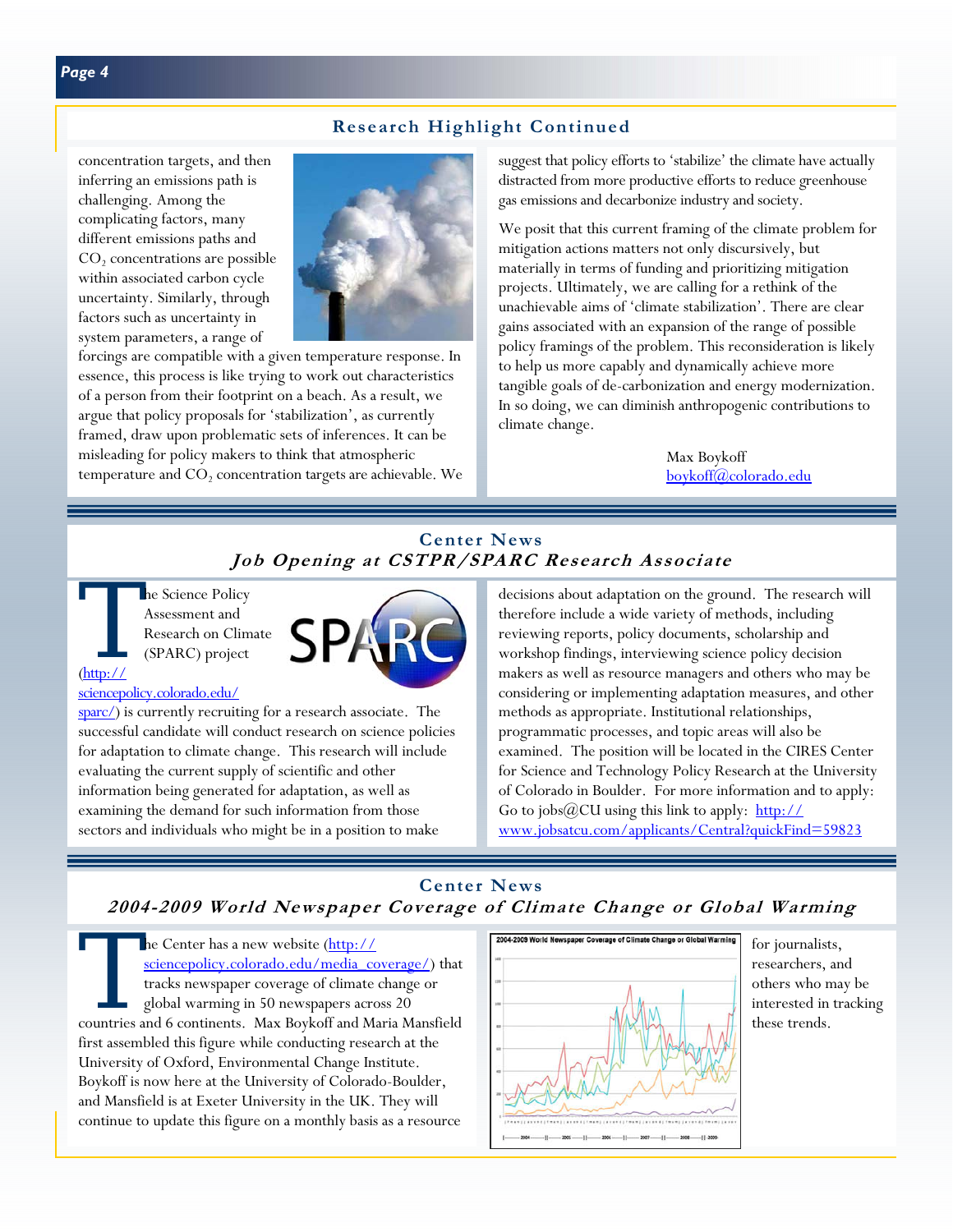## **Center News New Blogs by Center Staff**

The Center's Ben Hale<br>
recently launched a<br>
new blog, Cruel<br>
Mistress (http://<br>
cruelmistress.wordpress.com/). recently launched a new blog, **Cruel Mistress** (http:// The blog "offers a discussion of environmental ethics,

interspersed with links to articles about policy and



philosophy, all aimed at covering what are to me the most interesting areas of academic study: ethics, policy, and the environment." Check out the latest entry in the Center's blogging community.

The Center's David Cherney also recently launched a new blog, **The Counter Offensive: Policy Science, and the Environment**  (http:// thecounteroffensive.com/).

The blog "aims to be part of Lasswell's counter offensive;



aspires to help us see the forest in addition to the trees. The majority of content will focus on areas about: the environment, environmentalism, science policy, nonprofits, wildlife policy, and the Greater Yellowstone Ecosystem."

# **Center News Benjamin Hale co-editor of Ethics, Place & Environment**

**Center News Honest Broker Reviewed** 

**B enjamin Hale recently**<br>accepted co-editorship<br>of the journal Ethics,<br>place & Environment<br>where he will serve with Andrew accepted co-editorship of the journal Ethics, Place & Environment Light (George Mason University and Center for American Progress), one of the journal's founders. They plan to strengthen the journal's focus on environmental policy, ethics, and philosophy, and will encourage environmental philosophers to



engage in applied research on environmental problems. They

invite members of the decision-making community with an interest in issues at the cross-section of policy and ethics to submit an article. Volume 12, Issue 3 of Ethics, Place & Environment (which Ben co-edited with Andrew Light), is now out. You can read about this issue on Ben's blog: http:// cruelmistress.wordpress.com/2009/11/05/greenhousedevelopment-rights/.

The next issue of Ethics, Place & Environment will have many more of our faculty, including its editorial assistant, Sarah Leshan, on the masthead. Links to articles can be found here: http://www.informaworld.com/smpp/

title~db=all~content=g916460304~tab=toc~order=page.

Super Pielke's book The<br>Honest Broker<br>Continues to receive<br>positive reviews. Don<br>Monroe states: "Pielke's short. Honest Broker continues to receive positive reviews. Don Monroe states: "Pielke's short, readable book provides a helpful guide for what we can hope for in policy debates involving science, and how scientists can most productively contribute. What we can't hope for is a single, science-endorsed answer



to complex issues that trade off competing interests and conflicting values. For that, we have politics." To read the entire review see: http://

middleyard.blogspot.com/2009/11/honest-broker.html.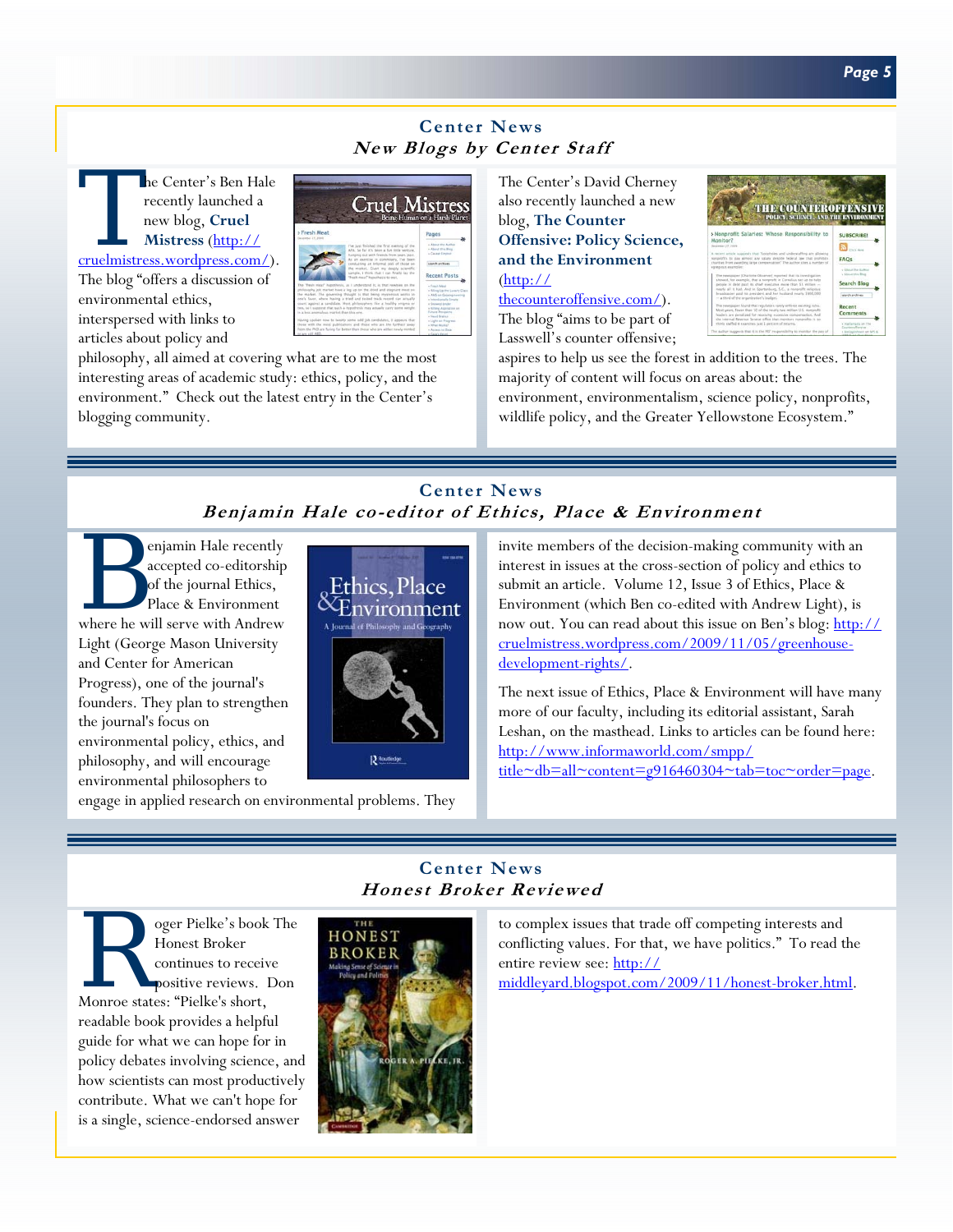## **Graduate Student and Alumni News The Forum on Science Ethics and Policy (FOSEP)**

OSEP is a non-advocacy, non-<br>partisan, multidisciplinary<br>organization that is run by<br>graduate students and post<br>docs. It works to build bridges between partisan, multidisciplinary organization that is run by graduate students and post scholarship and society in order to explore solutions to 21st century challenges that are impacted by science



and technology. FOSEP prepares future leaders who not only have specialized technical knowledge, but understand the complexities of the system that governs science, technology, and innovation, and an appreciation for how science and technology may be integrated with economic, social, and other factors to advance solutions to societal challenges. FOSEP emphasizes inclusion and intellectual modesty in order to create a neutral ground for exchange and collaboration

among people with diverse views and expertise.

FOSEP was founded by graduate students and postdoctoral fellows at the University of Washington in 2004, and currently has approximately 200 members from more than twenty academic departments and programs. They have organized well over 100 events, including small discussions, seminars, public forums, and stakeholders' meetings with policy makers. Membership is open to all graduate and professional students who are enrolled at the University of Colorado, and to postdoctoral fellows at the University of Colorado or affiliated research organizations such as NOAA and NCAR.

To join complete a membership application form and email it to Ursula.rick $\omega$ colorado.edu. For more information visit the FOSEP website (http://sciencepolicy.colorado.edu/ outreach/fosep/).

## **Graduate Student and Alumni News Dave Cherney Comments about National Parks in New York Times**

The New York Times ran CSTPR graduate student<br>Dave Cherney and Susan Clark's comment about<br>the national parks to coincide with CSTPR graduate student Dave Cherney and Susan Clark's comment about the airing of the first episode of Ken Burns's 12-hour history, "The National Parks: America's Best



Idea." Cherney and Clark argue that "the greatest threat to our national parks is the "therein" philosophy of management — the idea that effective park management ends at a park's boundaries. Decades of ecological research has shown that even the largest national parks are too small to maintain viable populations of wildlife in the long run…" read more at: http://roomfordebate.blogs.nytimes.com/2009/09/27/ whats-wrong-with-the-national-parks/#susan.

## **More Graduate Student and Alumni News**

#### **Marilyn Averill**

Marilyn attended the Barcelona Climate Change Talks 2009, which is last interim UN climate meeting before Copenhagen. It included talks on the Ad Hoc Working Group on Long-term Cooperative Action



under the Convention (AWG-LCA), and the Ad Hoc Working Group on Further Commitments for Annex I Parties under the Kyoto Protocol (AWG-KP). Marilyn is a member of the planning committee for the RINGOs (Research and Independent NGOs, http://www.ringos.net/), an approved observer

organization to the UNFCCC, whose members include universities, think tanks, and other research institutions.

**Melanie Roberts** 

Melanie Roberts, formerly a CIRES Fellow

at the Center, recently accepted the position of Assistant Director for Collaborative Research at the Colorado Initiative on Molecular Biotechnology. In this position Melanie will be establishing interdisciplinary research projects and collaborations between CU researchers, the business school, biotech, and physicians and clinical researchers. Congratulations to Melanie!

#### **Ursula Rick**

Center postdoc Ursula Rick gave a noontime presentation on November 2 titled "Climate Change Metrics and Their Uncertainty" discussing her research at the Center on sea level rise and its representation in the media.

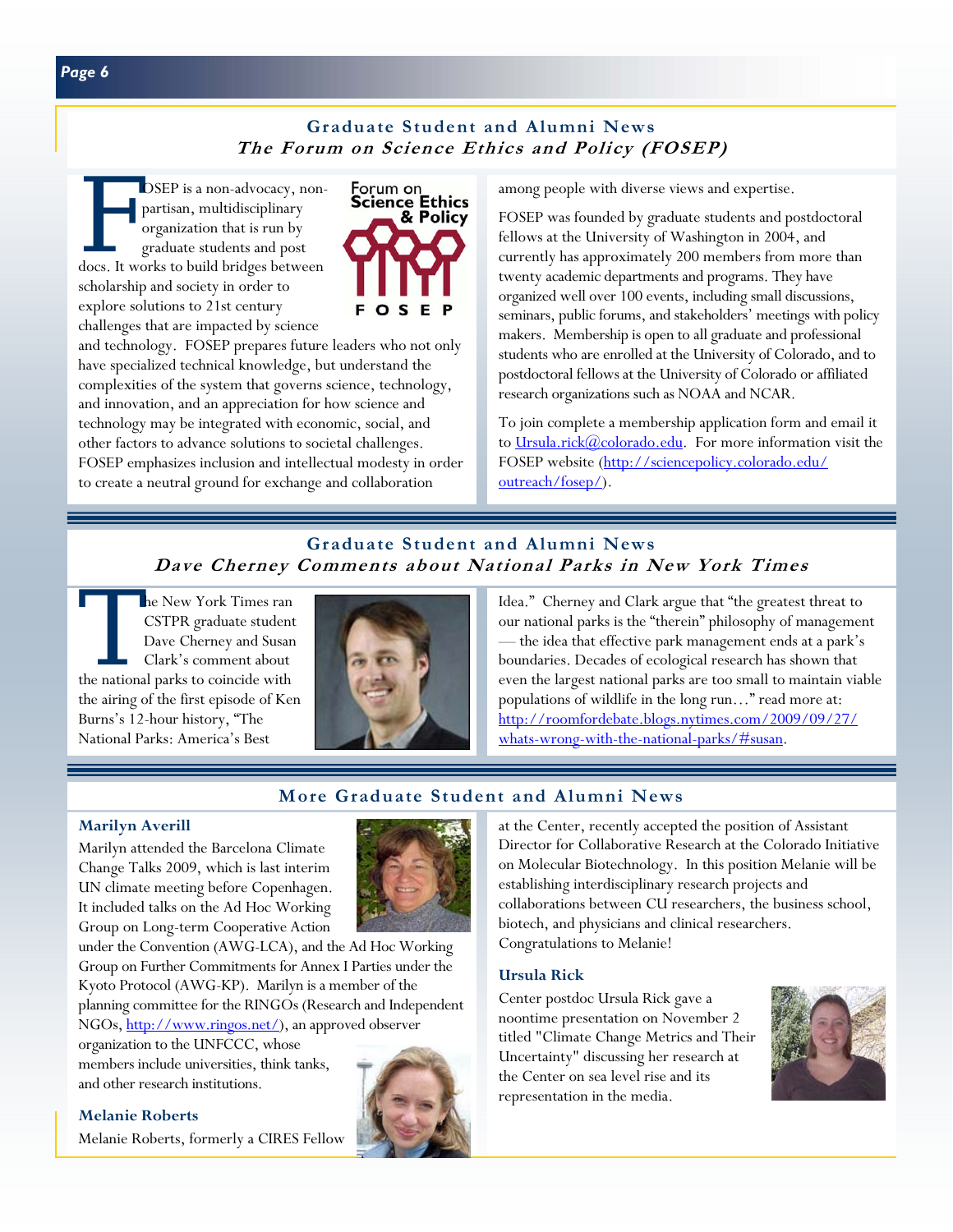# **Recent Publications**

he following represents a sample of the numerous publications authored by Center staff. For a complete, searchable list, with online versions of most articles, visit our Publications page: http:// sciencepolicy.colorado.edu/publications.

A paper published by **Max Boykoff**  and his brother Jules was selected for Geoforum's 40th anniversary special issue. The paper "Climate change and journalistic norms: A case-study of US mass-media coverage" is also listed as the fifth most downloaded paper in the journal: http:// www.elsevier.com/wps/find/ journaldescription.cws\_home/344/ description#description.

**Max Boykoff's** new book "The Politics of Climate Change: A Survey" (Routledge Press) was just released. About the book: Climate change is a defining issue in contemporary life. Since the Industrial Revolution, heavy reliance on carbonbased sources for energy in industry and society has contributed to substantial changes in the climate, indicated by increases in temperature

and sea level rise. This particular period of time has been referred to as the 'Anthropocene Era', or the 'Age of the Hydrocarbon Human'. Read more at: http:// www.routledge.com/9781857434965 or http:// sciencepolicy.colorado.edu/publications/special/ politics\_climate\_change/index.html.

CSTPR graduate student **Dave Cherney** wrote a section on the Endangered Species Act in the book "Culture Wars: An Encyclopedia of Issues, Voices, and Viewpoints". Cherney, D.N., 2009. Endangered Species Act. In: R. Chapman (ed.), The Encyclopedia of Culture Wars, Volume 1, M.E. Sharp: New York, pp. 159-160, http://







**Ben Hale's** article, "Is justice good for your sleep? (And therefore, good for your health?)" was published in Social Theory & Health.

> *Abstract:* In this paper, we present an argument strengthening the view of Norman Daniels, Bruce Kennedy and Ichiro Kawachi that justice is good for one's health. We argue that the pathways



through which social factors produce inequalities in sleep more strongly imply a unidirectional and non-voluntary causality than with most other public health issues. Specifically, we argue against the 'voluntarism objection' – an objection that suggests that adverse public health outcomes can be traced back to the free and voluntary choices of individual actors. Our argument proceeds along two lines: an empirical line and a conceptual line. We first show that much of the empirical research on sleep supports the view that those with fewer opportunities are those who have poorer sleep habits. We then argue that sleep-related decisions are not of the same nature as most other lifestyle choices, and therefore are not as easily susceptible to the voluntarism objection. Read more: http://www.palgrave-journals.com/sth/ journal/v7/n4/abs/sth200915a.html.

**Roger Pielke**, along with coauthors Philip J. Klotzbach, Roger A. Pielke Sr., John R. Christy, and Richard T. McNider, have a new paper published in the Journal of Geophysical Research titled "An alternative explanation for differential temperature trends at the surface and in the lower troposphere." This paper investigates surface and satellite



temperature trends over the period 1979 to 2008. Surface temperature data sets from the National Climate Data Center and the Hadley Center show larger trends over the 30-year period than the lower-tropospheric data from the University of Alabama in Huntsville and Remote Sensing Systems data sets. The differences between trends observed in the surface and lower-tropospheric satellite data sets are statistically significant in most comparisons, with much greater differences over land areas than over ocean areas. These findings strongly suggest that there remain important inconsistencies between surface and satellite records. Read more at: http://sciencepolicy.colorado.edu/admin/ publication\_files/resource-2792-2009.52.pdf.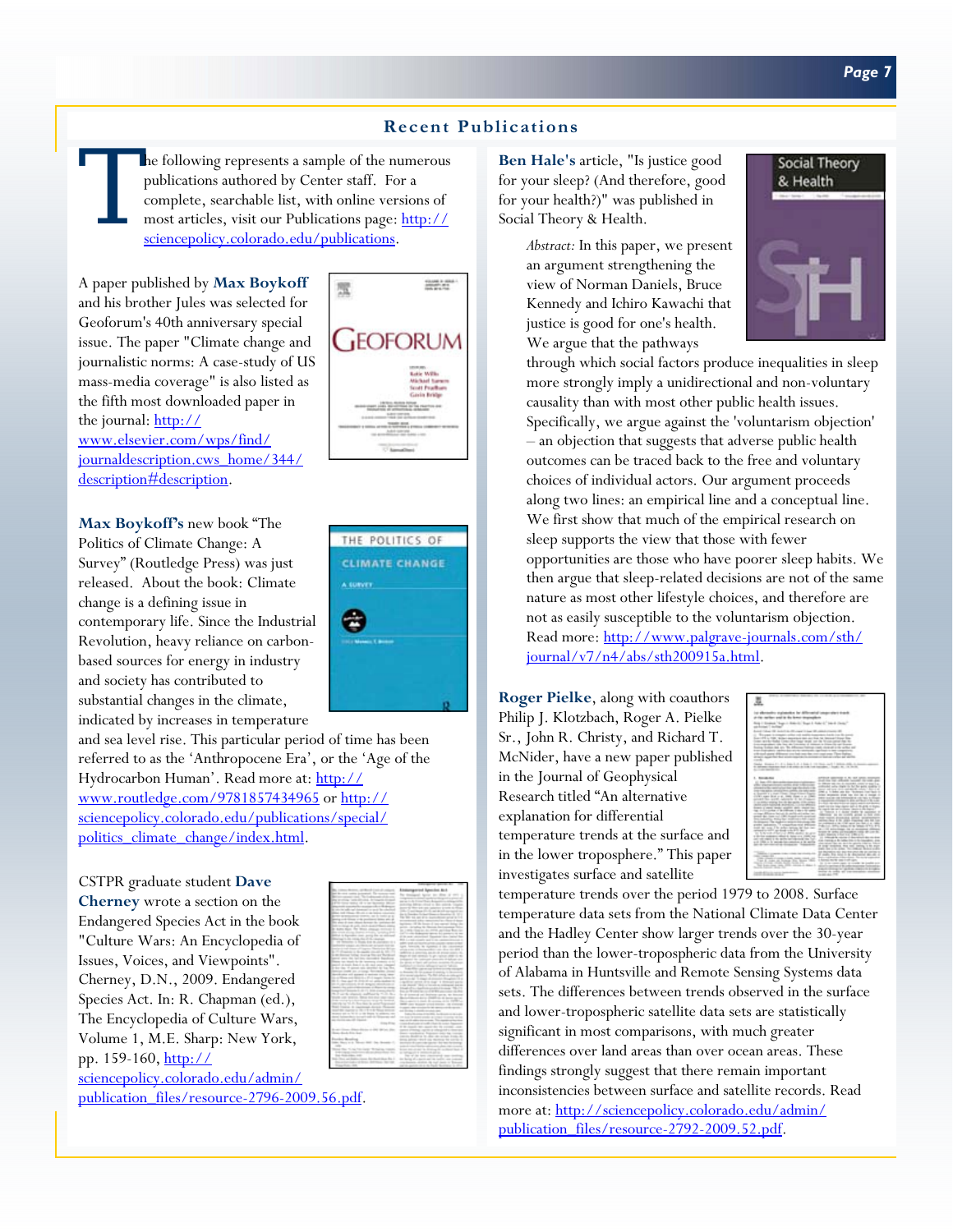# **Recent Publications Continued**

**Roger Pielke's** article "Does Geo-engineering Meet Criteria for a Successful Technological Fix?" is part of a five person debate in Seed Magazine on engineering the climate, how it would be governed, and the ways we're doing it already. http://seedmagazine.com/content/article/ will the future be geo-engineered1/#pielke.

**Roger Pielke's** article "Improving the contribution of experts in policy and politics" was published for PSCA International Ltd., and featured in www.publicservice.co.uk. This article on the key challenges at the interface of advice and decision making can be read online at: http:// www.publicservice.co.uk/feature\_story.asp?id=13169.

**Roger Pielke** co-authored an article with Mike Hulme and Suraje Dessai titled "Keeping prediction in perspective" in Nature Reports Climate Change.

> *Excerpt:* Decision-makers from 155 nations agreed last month to establish the world's first framework for 'climate services', an effort that will supply on-

demand climate predictions to governments, businesses and individuals. By providing tailored information on how climate change will affect certain regions and sectors, the Global Framework for Climate Services will help the world "better adapt to the challenges of climate variability and change". Such was the promise issued by the World Meteorological Organization in Geneva on 4 September, following its World Climate Conference. Read more at: http://www.nature.com/ climate/2009/0911/full/climate.2009.110.html.

**Roger Pielke** had a letter to the editor published in December's issue of Nature Geoscience: Pielke, Jr., R. A., 2009. Air capture update, Nature Geoscience, Vol. 2, December, p. 811, http:// sciencepolicy.colorado.edu/admin/ publication\_files/resource-2797- 2009.57.pdf.

**Bill Travis** has a new article in Climate Change: Travis, W., 2010. Going to Extremes: Propositions on the Social Response to Severe Climate Change. Climatic Change, Volume 98, Numbers 1-2, January, http:// sciencepolicy.colorado.edu/admin/ publication\_files/resource-2668-2010.03.pdf.



|                                                     | and the ability state of                                                                                                                                                                                                                                                                                                                                                                                                                                                                                                                                                                                                                                                                                                                                                                                                                                                                                                                                                                                                                                 |
|-----------------------------------------------------|----------------------------------------------------------------------------------------------------------------------------------------------------------------------------------------------------------------------------------------------------------------------------------------------------------------------------------------------------------------------------------------------------------------------------------------------------------------------------------------------------------------------------------------------------------------------------------------------------------------------------------------------------------------------------------------------------------------------------------------------------------------------------------------------------------------------------------------------------------------------------------------------------------------------------------------------------------------------------------------------------------------------------------------------------------|
|                                                     | ing in convenient pleasure<br>the product of the product of the product<br>An Arrested (Militardire (Analysis)<br><b>STAR</b>                                                                                                                                                                                                                                                                                                                                                                                                                                                                                                                                                                                                                                                                                                                                                                                                                                                                                                                            |
| Y                                                   | <b>TO REPORT RELEASED AT SAFE</b><br>Business Chrysler (Mr. Scrape) Miles (Mr. Depokur) and Chrysler (Mr.<br>Change-Today, Thomas Science of the<br>v<br>- 2002 B                                                                                                                                                                                                                                                                                                                                                                                                                                                                                                                                                                                                                                                                                                                                                                                                                                                                                        |
|                                                     | Monas Tel armaz benefic is prevailed degrees shows these is start.<br>thick and finduced as therein stratings in capacity burneds to eligiblicate in detection.<br>promption to state expose polices that is charge to be feel of technically<br>station offered change. A countlass of changes descriptively a catalogue and the<br>industry for balcomedial signation company. Thereone all a product scaling for<br>drive than this or link conduct<br><b>Representative</b>                                                                                                                                                                                                                                                                                                                                                                                                                                                                                                                                                                          |
|                                                     | <b>THE REPORT OF A REPORT OF A STATE OF A REPORT OF A REPORT OF A REPORT OF A STATE OF A REPORT OF A REPORT OF A REPORT OF A REPORT OF A REPORT OF A REPORT OF A REPORT OF A REPORT OF A REPORT OF A REPORT OF A REPORT OF A REP</b><br>The print debto is express from Finde a A 1994 call but do parel.<br>policial in Scaling Fatascus Chick Theirs prescribes of the Torics, TA<br>policies in the wide state. Disclaiments a de 1991. Two authorities for any<br>the current of the content of the analysis and content to content of the content<br>attack disper is do makers are severe at ours. As to transition<br>repression of a damp that this designs is an imposed off such from the<br>more down (Track it at 1944, and others column with and informational<br>decrea domina com decembras a de departemento e los provisionales.<br>police develops an expected indebtedness at \$500. The art of the con-<br><b>The State of the State of the State of the State of the State of the State of the State of the State of the State</b> |
| <b>With Freeholds</b><br>class consideration of the | <b>CONTRACTOR</b><br>Contractor design at the contract is an exception of the con-<br>July in home at National Machinese Archite<br>Brooks, CA (Andrew Alle 1710)                                                                                                                                                                                                                                                                                                                                                                                                                                                                                                                                                                                                                                                                                                                                                                                                                                                                                        |

*Abstract:* The growing literature

on potentially dangerous climate change is examined and research on human response to natural hazards is analyzed to develop propositions on social response pathways likely to emerge in the face of increasingly severe climate change. A typology of climate change severity is proposed and the potential for mal-adaptive responses examined. Elements of a warning system for severe climate change are briefly considered.



**To Subscribe to Ogmius use the on-line form at: http://sciencepolicy.colorado.edu/ogmius/subscriptions.html**

**Or send an email to: ami@cires.colorado.edu**

# **and include the following information:**

- *Name*
- *Interests and Needs*
- *Organization*
- *Email Address*
- *How you heard about Ogmius*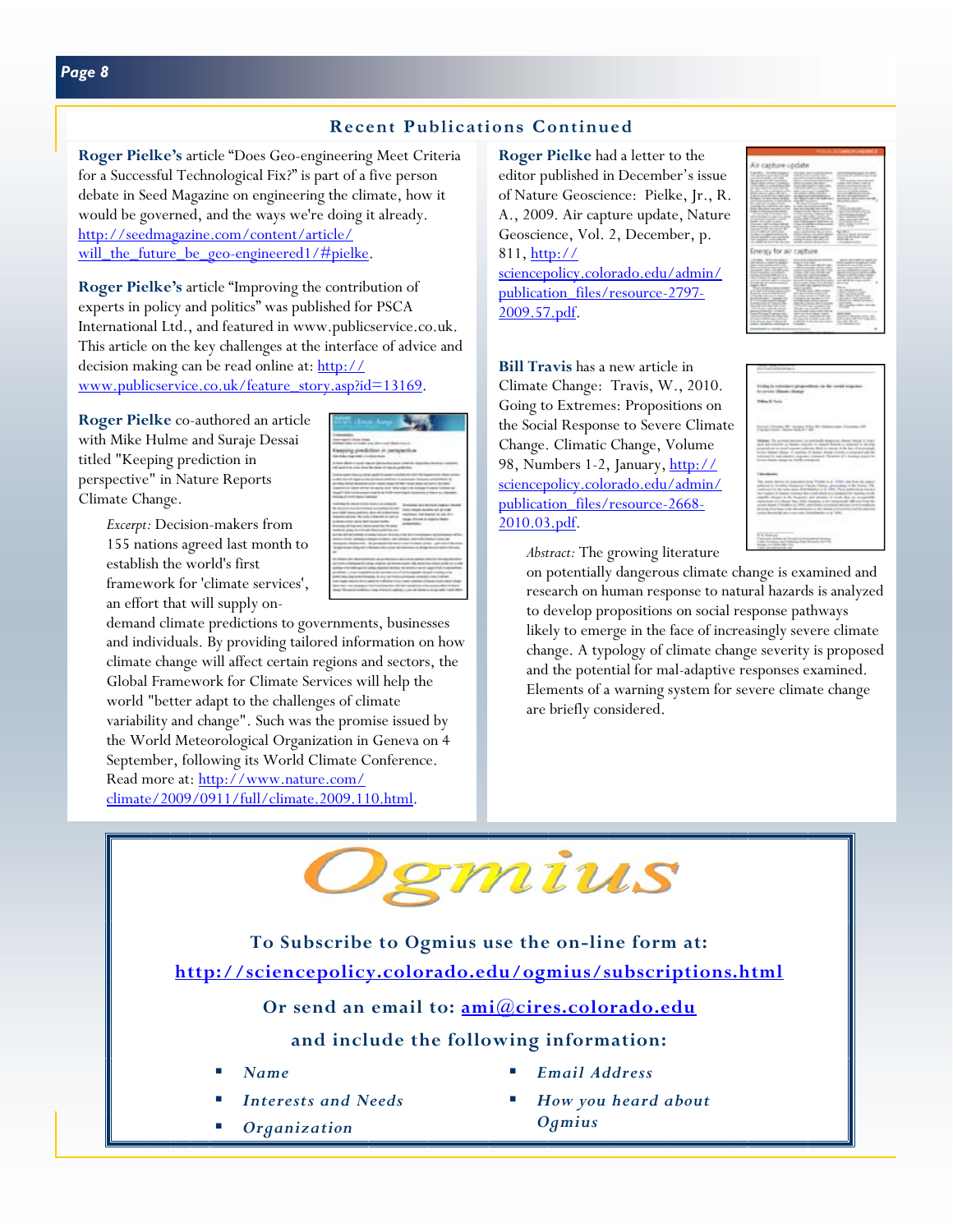## **Center Talks and Presentations Steve Rayner Visit**

teve Rayner, James Martin Professor of Science and Civilization and Director of the Institute for Science, Innovation and Society at Oxford University's Saïd Business School, visited the Center for a week in October. Steve was kept busy that week giving the keynote address at the



Renewable and Sustainable Energy Institute's Third Annual Research Symposium titled "Finding the Right Trousers: Radically Rethinking Climate Policy and Low Carbon Energy" (available online at: http://rasei.colorado.edu/ siteadmin/images/files/file\_871.pdf) and the CIRES Distinguished Lecture titled "The Problem of Uncomfortable Knowledge in Science Policy Debates." Steve also participated in an ENVS Colloquium on Geo-engineering.

# **Other Center Talks and Presentations**

#### **Noontime Seminar Series**

- Yohei Mitani, The Effects of Ecological Information Provision, December 7.
- Marilyn Averill, The Role of the Judiciary in U.S. Climate Policy, November 16.
- Ursula Rick, Sea Level Rise as a Climate Change Metric, November 2.
- Max Boykoff, Inconvenient Celebrity? Celebrities and Climate Change, Oct. 26.
- Deserai Anderson Crow, Recreational water rights in Colorado, October 19.
- Rad Byerly, The Colorado Air Quality Control Commission, October 5.
- Sonia Akter, Climate change mitigation in Australia, September 28.
- Robert Frodeman, What is interdisciplinarity?, September 21.
- Krister Andersson, Community Self-Governance of Forests in Bolivia, September 14.

## **Other Talks and Presentations by Center Faculty and Students**

- Benjamin Hale, Nonrenewable Resources and the Inevitability of Outcomes, ISEE Meeting, December 30.
- Ursula Rick, Relative Magnitude of Mass Change Mechanisms on the Greenland Ice Sheet, December 18.



- Max Boykoff, AGU Workshop on Communicating Climate Change: Media, Dialogue, and Public Engagement, Dec. 13.
- Maxwell Boykoff, NOAA Seminar: The cultural politics of climate change: Focusing on mass media, December 9.
- Benjamin Hale, Assessing the Mitigation and Remediation Options, COP15, December 7-18.
- Maxwell Boykoff, Who Speaks for the Climate? Historical Account of Media Coverage of Climate Change, December 4.
- Maxwell Boykoff, Cultural Politics and Climate Change, Oxford University, December 1.
- David Cherney, Yellowstone's Saviors? Nongovernmental Organizations in Policy and American Democracy, October 24.
- Max Boykoff, Association of Environmental Studies and Sciences Meeting, October 9.
- Max Boykoff, Signals and noise: examining media representations of climate change, September 25.
- Lisa Dilling and Roger Pielke, The First 300 Days: An Assessment of Obama's Energy and Climate Policy, Panel Discussion at CU, September 3.
- Rocky Mountain Ethics Congress, University of Colorado-Boulder, August 6-9.



*The First 300 Days Panel Discussion on September 3.* 



*Deserai Anderson Crow giving a talk on October 19.*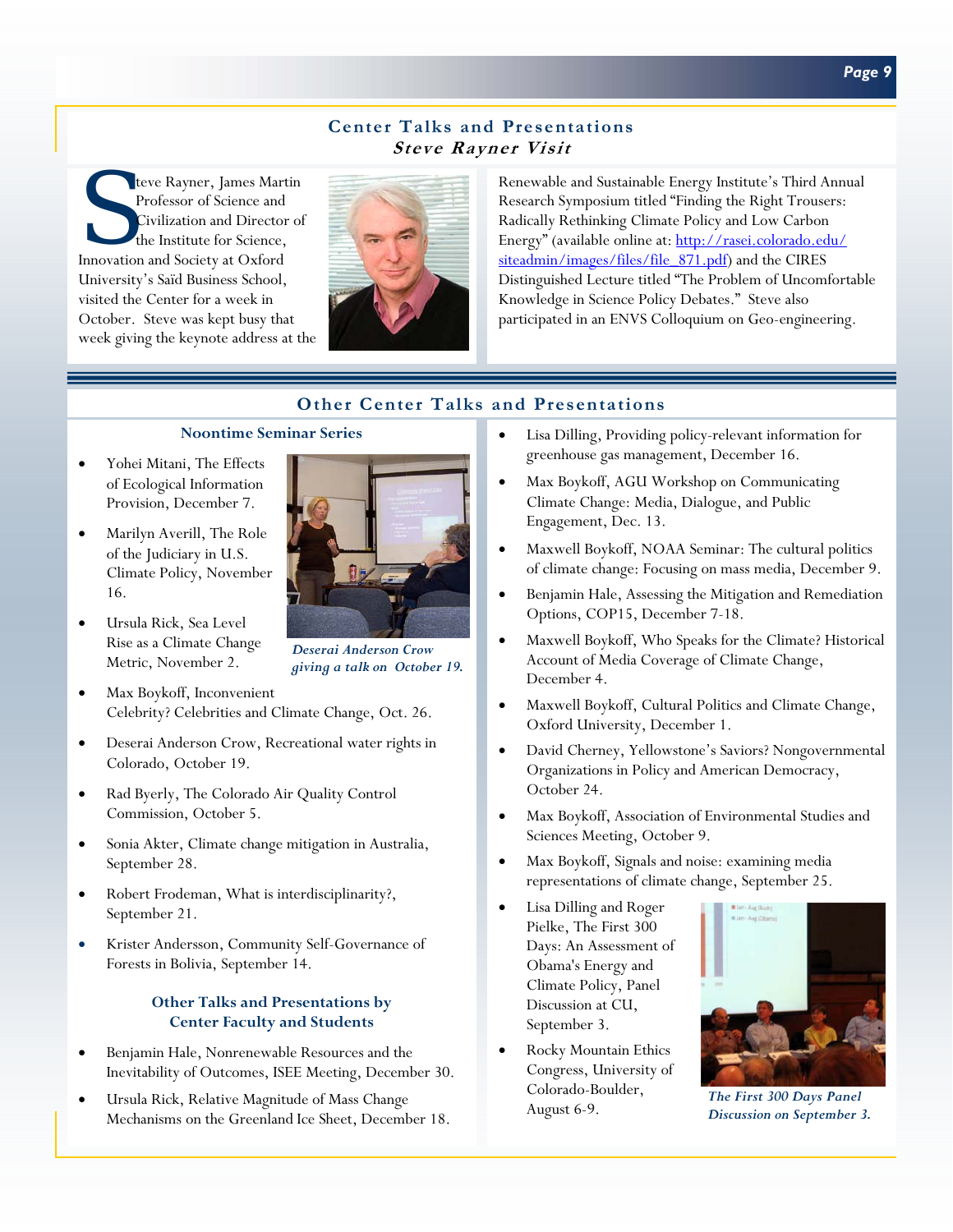# **Center in the News**

**Maxwell Boykoff's** work

"Balance as Bias" was referenced in a 13 November 2009 Columbia Journalism Review article.

**Lisa Dilling** was quoted in the October 2009 Himal Southasian magazine article on communicating about climate change.

**Lisa Dilling** was interviewed in a September 2009 CU-Boulder video on new energy for Colorado.

**Roger Pielke, Jr.** was quoted, cited, or referred to in the following:

- 1 December New York Times blog on recent global temperature data scandal.
- 30 November New York Times blog on climate science data and peer review.
- 29 November Wall Street Journal article on recent climate change science scandal.
- 29 November Times articles on CRU's global temperature data.
- 25 November Science Insider article on Union of Concerned Scientists.
- 22 November Wall Street Journal article on cyclones and global warming.

#### • 13 November Science article on global warming and U.S. public concerns.

- 12 October Wall Street Journal blog on the Senate climate bill.
- 8 October environmentalresearchweb article on Japan's Mamizu policy.
- 30 September Bangor Daily News article on climate leadership.
- 28 September Philadelphia Inquirer article on economics of El Niño.
- 23 September Christian Science Monitor on recent UN global warming summit.
- 23 September Wall Street Journal blog on the business of the environment.
- 22 September Science Insider article on China and Climate.
- 19 August New York Times blog on Climate Engineering.
- 10 August New York Times blog on climate engineering.
- 7 August Wall Street Journal blog on climate geoengineering.
- 4 August Wall Street Journal article on Climate Change in India and China.

To read these and other news articles about the Center see our In the News page: http://sciencepolicy.colorado.edu/ outreach/news.html.

# **S&T Opportunities**

## **Special Off-cycle STPP (Science, Technology and Public Policy) Fellowship**

Kennedy School's Science,



Center for Science and International Affairs is seeking two postdoctoral fellows to conduct advanced research on Science and Technology (S&T) policy. Particular areas of focus may be Information and Communications Technology (ICT), Energy, and Water Policy. The S&T Policy research fellows will work with the Director of the STPP Program. They will do research on the development and adoption of novel technologies, and the role of the government and the private sectors in facilitating and shaping their deployment.

## **Required Education, Experience, and Skills**

Applications for the S&T Policy fellowships are welcome from recent Ph.D. recipients. The ideal candidates will have a

background in physics/engineering, materials science, or computer science, and (preferably) some experience in private sector innovation. In addition, the ideal candidate should have either experience or a strong interest in technology policy, strategic planning for research and development, and/or technology access issues. Candidates will also have excellent skills in presenting complex material to a wide range of audiences. Candidates should hold a Ph.D. in engineering or the physical sciences. Candidates with strong undergraduate degrees in the physical sciences or engineering who have focused on other aspects of technology policy in their doctoral work and hold a Ph.D. in public policy, economics, political science, or a related field, with a clear focus on technology policy (in particular in ICT, energy, and water), or those holding technical Master's degrees and have extensive experience, will be considered.

## **About the STPP Program**

The STPP Program engages in research, teaching, and outreach on how: (a) science and technology (S&T) influence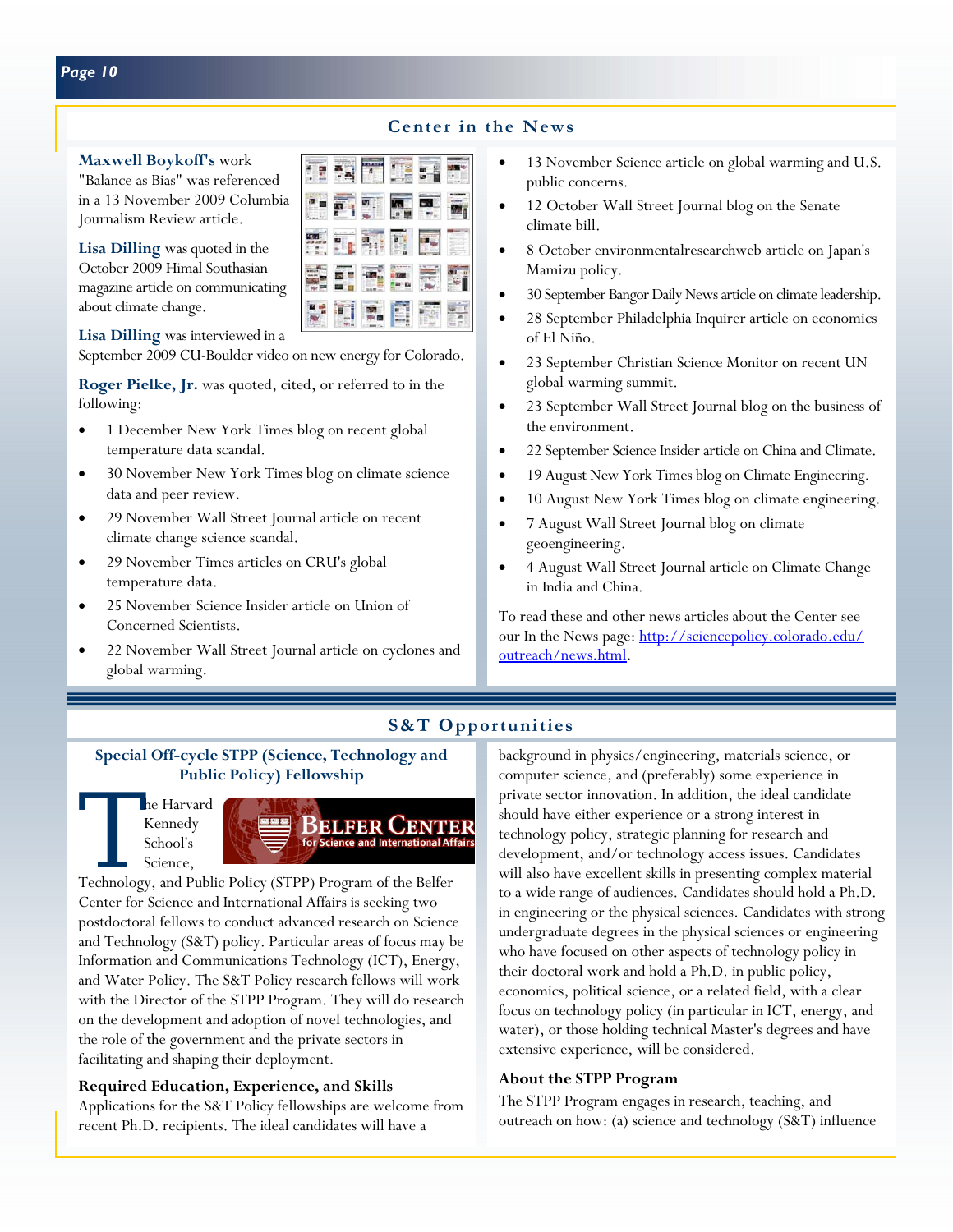# **S&T Opportunities Continued**

public policy; (b) public policy influences the evolution of S&T; (c) the outcomes of these interactions affect well-being in the United States and worldwide; and (d) the processes involved can be made more effective and their outcomes more beneficial (at present and in the future). With this broad backdrop, STPP activities will center around a number of thematic areas where public policy plays an important role, with a particular emphasis on their international implications: S&T, Energy, and the Environment, S&T and Security, Emerging Technology Clusters (which include ICT, Biotechnology/Medical Technologies, and Nanotechnologies), and S&T and the Economy. For more information, please visit: http:// belfercenter.ksg.harvard.edu/stpp

#### **Application procedures**

Each applicant should submit as one complete packet:

- 1. A completed one page application (application PDF : http://belfercenter.ksg.harvard.edu/files/uploads/ fellowship1pageapplication.pdf).
- 2. A 3 to 5 page double-spaced statement that proposes a major research project or dissertation prospectus, including its relevance to the research interests of one of the Center's programs or projects; the statement should

clearly indicate at the top of the page the specific Belfer Center program or project to which the application is being directed and whether or not you are applying for funding.

- 3. A curriculum vitae;
- 4. 3 sealed letters of recommendation (not emails) attesting to the applicant's professional competence;
- 5. A short writing sample pertinent to the application (No more than 50 pages; please do not send books or lengthy manuscripts);
- 6. Pre-doctoral candidates must also provide a sealed graduate school transcript.

The steps above constitute the application process. The applicant is responsible for collecting all materials, including letters of recommendation and transcripts and submitting them as one packet to:

Karin Vander Schaaf Harvard Kennedy School Mailbox 53 79 JFK Street Cambridge MA, 02138

Materials submitted will not be returned to the applicant. Emailed materials will not be accepted.

## **S&T Opportunities**

#### **The Rightful Place of Science Mission Palms Hotel | Tempe, Arizona May 16-19, 2010**

The Rightful Place of Science will address<br>the challenges facing a<br>society that is at once<br>utterly dependent on science and **Science** will address the challenges facing a society that is at once technology and yet equally unprepared to govern the implications of that dependence. In his inaugural address, President Obama promised to "restore



The Rightful Place of Science? May 16-19, 2010 **Tempe Mission Palms** 

Tempe, Arizona

science to its rightful place" in U.S. society, but that location is far from obvious. How can we understand this provocative formulation in the context of the complexity, uncertainty, and political, social and cultural diversity that mark our world?

In this conference – amid art, music, literature, media, humor and more – we will explore the place of science in society and how science and technology can most effectively contribute to an improved quality of life for all. The transformative

potential of science and technology challenges our ability to understand and shape our common destiny. What inquiries, communities, networks, and institutions can improve our ability to effectively engage this challenge?

The conference program will include a mix of:

- keynote speakers to catalyze our thinking
- "exemplars" of innovative approaches to managing the promises and complexities of science and technology
- participant-led roundtables that will broaden our agenda
- the next generation of scholars, decision makers, and communicators who will take our ideas forward

Among the outcomes of the conference will be a strengthened community of science and technology policy scholars and practitioners and a more developed research, education and outreach agenda to enhance linkages between scientific and technological research and beneficial societal outcomes – a wellcentered place for science, in the midst of an engaged society.

For more information or to register see: http:// www.cspo.org/conference2010/